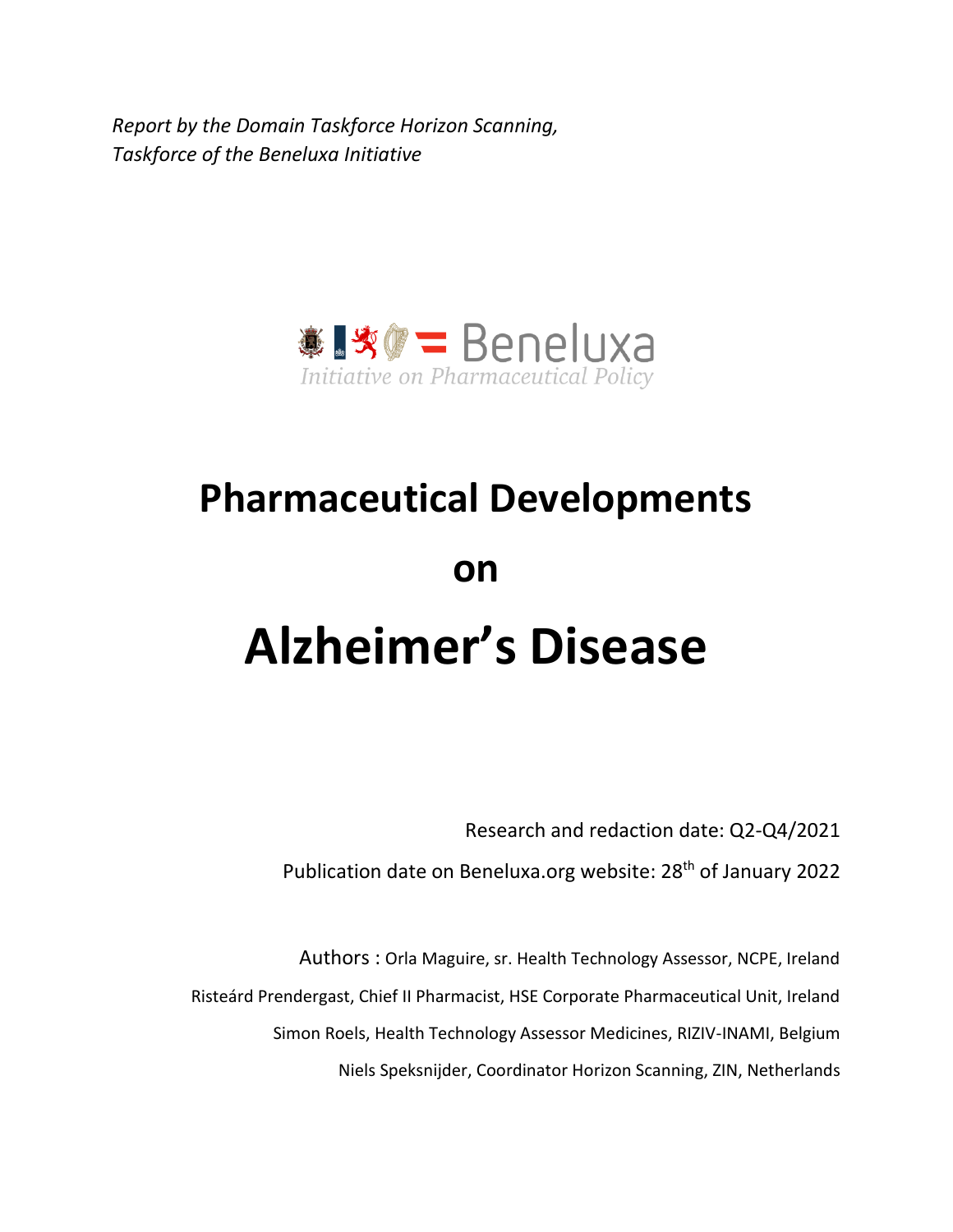

# **Executive Summary**

This report, by the Taskforce Horizon Scanning of the Beneluxa Initiative, describes the current situation of Alzheimer's disease and provides an overview of new pharmaceutical developments regarding this disease.

The current treatment options are listed, as well as the available guidelines and an estimation of the current pharmaceutical costs for this disease in the Beneluxa countries.

The main focus of the report is on the new pharmaceuticals to enter the market between 2022 and 2027. The setup of the clinical trials, including the used biomarkers, are summarised. Also, the possible challenges, both on HTA level as on Health care level, are described.

With this report, Beneluxa aims to timely inform policy makers, healthcare organizations, payers and the general public on upcoming new pharmaceuticals and possible challenges.

The authors declare that there is no conflict of interest

Available online at<https://beneluxa.org/Alzheimer>

Contact via beneluxa initiative@riziv-inami.fgov.be or [NSpeksnijder@zinl.nl](mailto:NSpeksnijder@zinl.nl)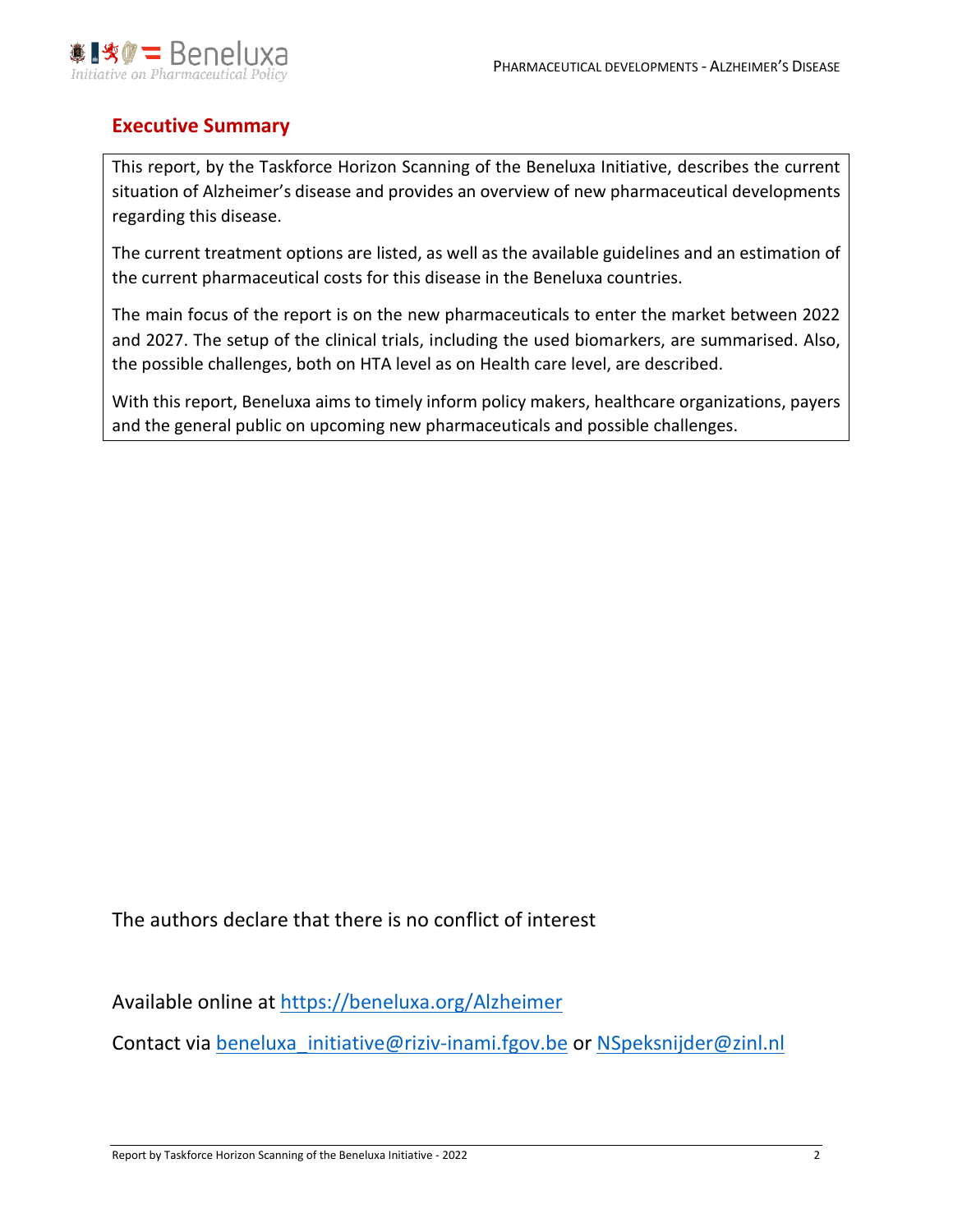

# **PHARMACEUTICAL DEVELOPMENTS - ALZHEIMER'S DISEASE**

Report by the taskforce Horizon Scanning of the Beneluxa Initiative

# **Introduction**

Developments on new drugs often come in bursts. As soon as a new working mechanism or disease pathway is discovered, pharmaceutical companies seize the opportunity to develop new treatments for the relevant patients. The Horizon Scanning task force of Beneluxa is trying to capture these developments and boils it down to a short report. It describes the background of the respective indication, current treatment options and most importantly, new pharmaceuticals that are expected to enter the market in the coming years. This report is focusing on Alzheimer's Disease.

Pharmacological treatment of Alzheimer's Disease has not changed in the past years and is mainly focused on symptom reduction. Recently, several new pharmaceuticals reached the clinical phase of development. This might be exciting news for a currently incurable disease.

The report is based on information from clinical trials, published on clinicaltrials.gov and assembled between Q2 and Q4 of 2021.

With this report, the authors aim to timely inform policy makers, healthcare organizations, payers and the general public on upcoming new pharmaceuticals and possible challenges.

## **Background on indication**

Alzheimer's disease (AD) is a neurodegenerative disorder, which mainly affects older adults and is estimated to account for 60 – 80% of cases of dementia [1-3]. The characteristic pathologies of AD are the accumulation of beta-amyloid protein fragments (plaques) outside neurons in the brain, and twisted strands of tau protein (tangles) inside neurons. The pathological processes associated with AD begin decades before the onset of clinical symptoms. There are three phases which comprise the AD continuum: Preclinical AD, Mild Cognitive Impairment (MCI) due to AD (or Prodromal AD) and Dementia due to AD [3,4].

- Preclinical AD: Biomarker evidence of AD in the brain but no symptoms present
- MCI due to AD/Prodromal AD: Biomarker evidence of AD in addition to subtle symptoms
- AD Dementia:
	- Mild: Symptoms interfere with ability to carry out some daily activities
	- Moderate: Symptoms interfere with many daily activities
	- Severe: Symptoms interefere with most daily activities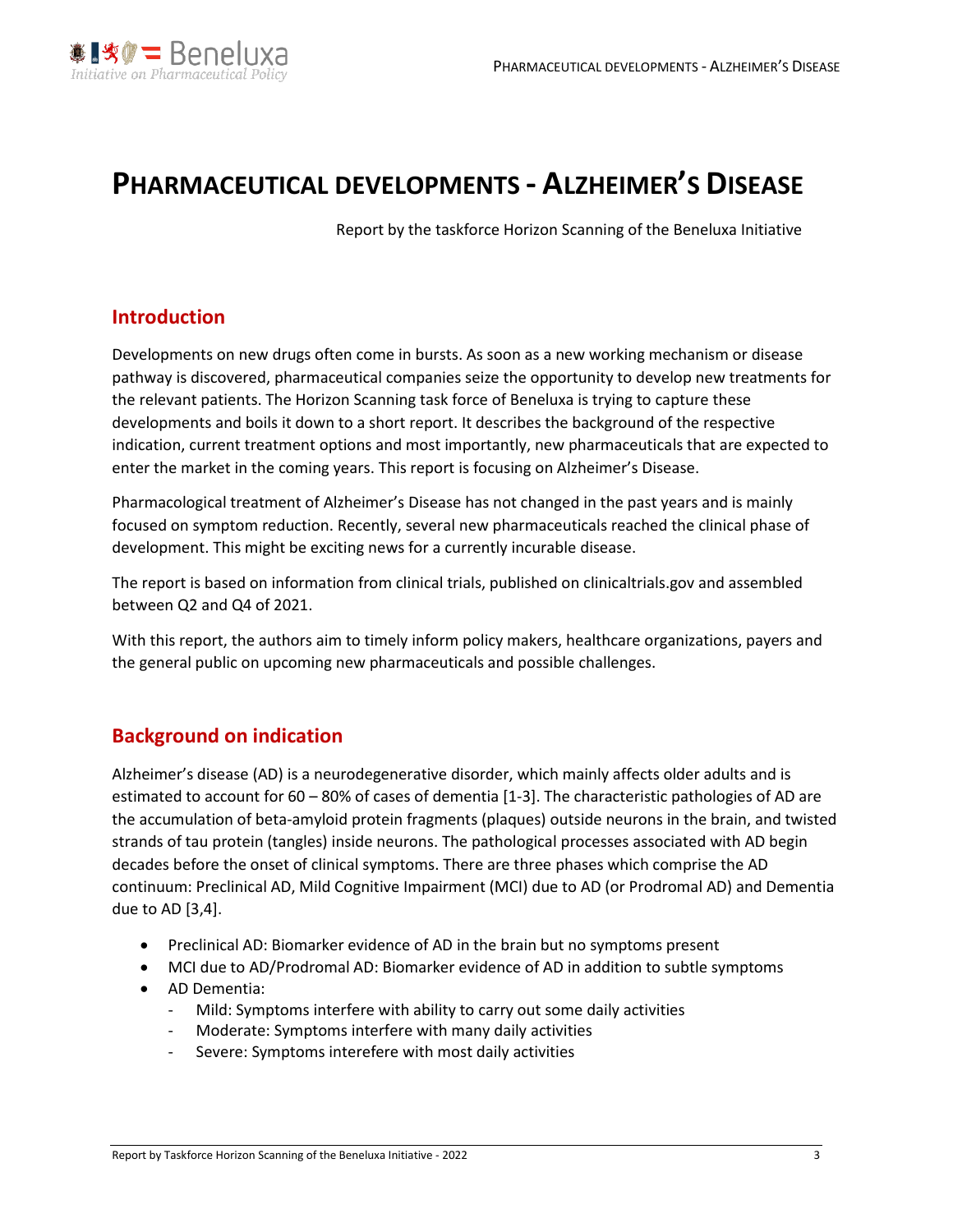

#### **Incidence and Prevalence of AD and other dementias**

The incidence of dementia increases exponentially from age 65 years [5]. Studies in Europe and North America have reported a decline in incidence of dementia in recent decades [6]. Population growth combined with ageing demographics however indicate that the overall numbers of people living with dementia in many European countries are likely to increase significantly [7]. A recent analysis by Alzheimer Europe estimated that the numbers of people with dementia in Europe are likely to double between 2018 and 2050.

|                    |                        | 2018            | 2050                   |                 |  |  |  |  |
|--------------------|------------------------|-----------------|------------------------|-----------------|--|--|--|--|
|                    | <b>Patient numbers</b> | % of population | <b>Patient numbers</b> | % of population |  |  |  |  |
| Austria            | 146 801                | 1.66            | 290 499                | 3.18            |  |  |  |  |
| Belgium            | 192 926                | 1.69            | 360 766                | 2.95            |  |  |  |  |
| Ireland            | 52 736                 | 1.09            | 141 200                | 2.49            |  |  |  |  |
| Luxembourg         | 7539                   | 1.25            | 19 2 84                | 2.44            |  |  |  |  |
| <b>Netherlands</b> | 256 532                | 1.49            | 540 221                | 3.15            |  |  |  |  |

#### **Estimated prevalence of dementia**

Source: Alzheimer Europe. Dementia in Europe Yearbook 2019 [7]

#### **Economic burden of AD**

There is a very high economic burden associated with AD [8]. Social care and informal care costs are key drivers of total costs as direct medical costs represent a relatively small proportion of total costs. The costs associated with AD increase according to disease severity.

#### **Expected positioning of new therapies**

The drug pipeline for AD contains agents that are aimed at disease-modification or symptom reduction. Recent years have seen trends for increased target diversity, clinical trials in earlier stages of the AD continuum, and increasing use of biomarkers [9]. Research is ongoing to develop therapies that could prevent or significantly delay the progression of AD. Combination therapies may be recommended in the future, with different therapies aimed at different targets.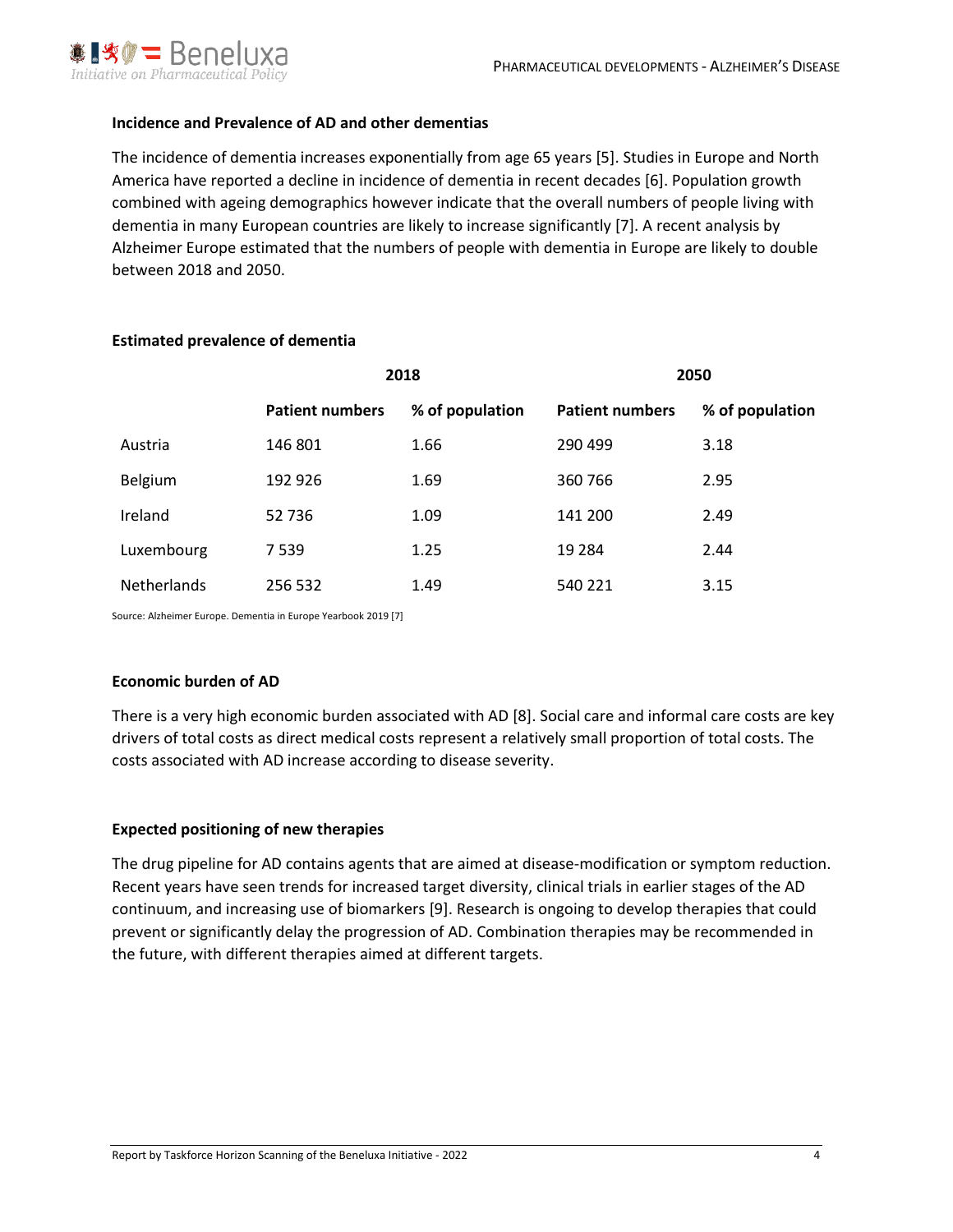

# **Current treatment options**

Currently, only symptom-reducing drugs are used for the management for AD. There are two classes of drugs that are used: cholinesterase inhibitors (ChEIs) (donepezil, rivastigmine and galantamine) and an N-methyl-D-aspartate receptor (NMDA) antagonist (memantine). All three ChEIs are indicated for mild to moderately severe Alzheimer's dementia, and rivastigmine is also indicated for mild to moderately severe dementia in patients with idiopathic Parkinson's disease [10-12]. Memantine is indicated for moderate to severe AD [13]. Some treatment guidelines recommend consideration of a combination of a ChEI plus memantine in patients with moderate to severe AD.

#### **International Guidelines**

Guidelines on the use of current treatments for AD include:

- **National Institute for Health and Care Excellence (NICE).** *Dementia: assessment, management and support for people living with dementia and their carers. June 2018*
- **European Federation of Neurological Societies (EFNS)-European Neurological Society (ENS)/European Academy of Neurology (EAN).** *EFNS-ENS/EAN Guideline on concomitant use of cholinesterase inhibitors and memantine in moderate to severe Alzheimer's disease. March 2015*
- **European Federation of the Neurological Societies (EFNS).** *EFNS guidelines for the diagnosis and management of Alzheimer's disease. October 2010*
- **American Psychiatric Association (APA).** *Practice guideline for the treatment of patients with Alzheimer's disease and other dementias. October 2007*

| Country         | <b>Active Ingredient</b> | Reimbursement | <b>Estimated Current</b><br><b>Annual Treatment Costs</b><br>Per Patient <sup>a</sup> | <b>Annual Treatment</b><br>Costsb |  |  |
|-----------------|--------------------------|---------------|---------------------------------------------------------------------------------------|-----------------------------------|--|--|
|                 | Donepezil                | v             | € 205                                                                                 | € 9,1 million                     |  |  |
|                 | Galantamine              | v             | € 246                                                                                 | € 2,6 million                     |  |  |
| <b>Beneluxa</b> | Rivastigmine             | v             | € 347                                                                                 | € 14,1 million                    |  |  |
|                 | Memantine                | v             | € 267                                                                                 | € 6,8 million                     |  |  |

#### **Current treatment costs**

Estimated current average price payed per patient for all Beneluxa countries, based on 2019 and 2020 data. **b** Total treatment costs of the respective pharmaceutical products, for all Beneluxa countries combined. Prices for the individual countries are reserved for the Beneluxa members.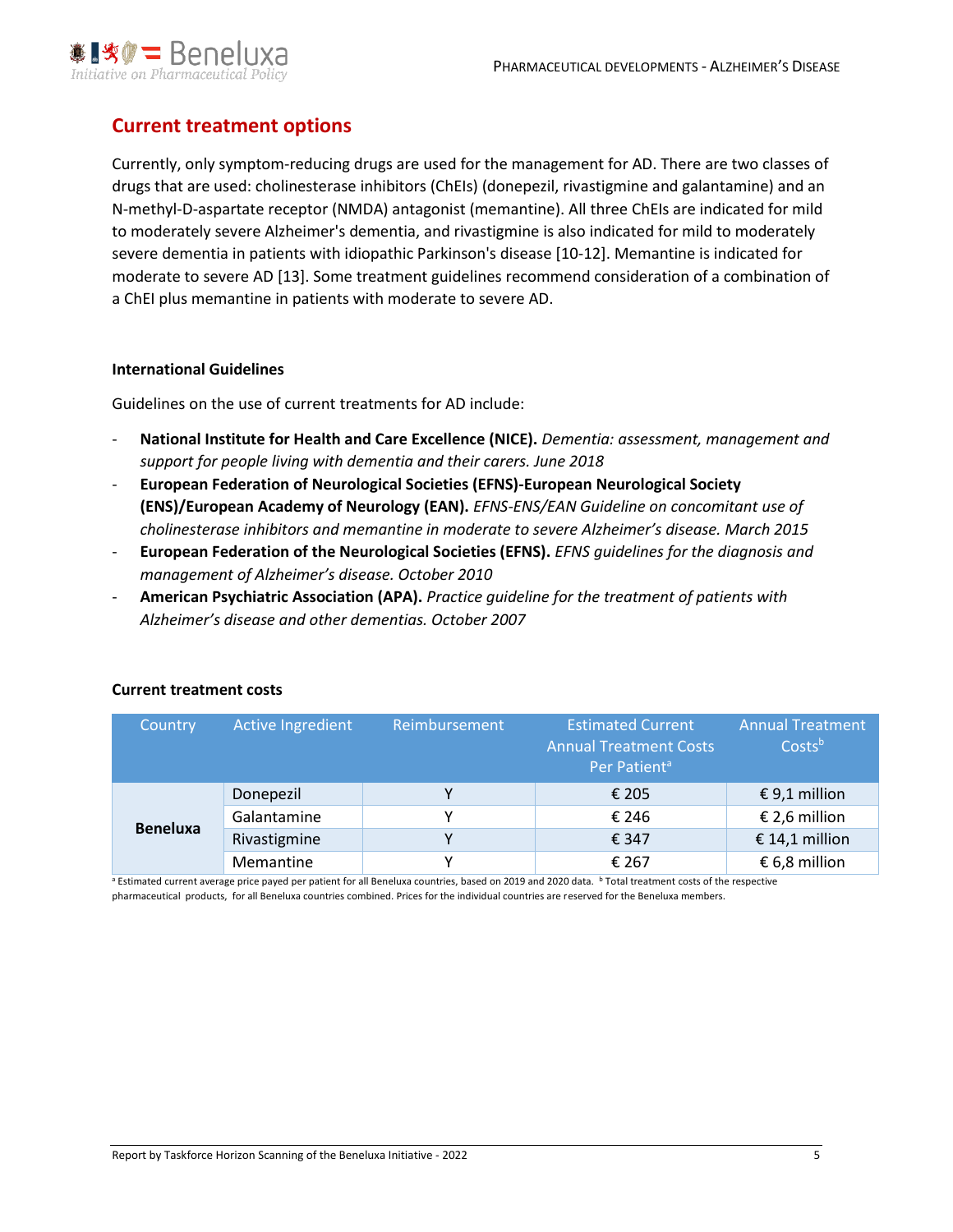

# **New pharmaceuticals to enter the market between 2022 and 2027**

| <b>INN</b>   | Mf.                     | Label          | <b>MoA</b>        | Trial / EMA<br>numbers                                    | <b>PEs</b>                                                                | <b>PCD</b>                           | <b>Filed</b><br>at<br>EMA? | <b>MA</b><br>(est.) <sup>1</sup> | <b>Chance of</b><br>MA <sup>2</sup>                                   | <b>Cost</b><br>pp/py<br>(est.) <sup>3</sup>                     | <b>Other studies?</b>       |      |
|--------------|-------------------------|----------------|-------------------|-----------------------------------------------------------|---------------------------------------------------------------------------|--------------------------------------|----------------------------|----------------------------------|-----------------------------------------------------------------------|-----------------------------------------------------------------|-----------------------------|------|
| Aducanumab   | Biogen                  | Early AD       | $A\beta$ antibody | NCT04241068<br>Phase 3:<br><b>ENGAGE</b><br><b>EMERGE</b> | Safety<br>endpoints                                                       | Oct '23                              | Yes,<br>Oct<br>2020        | N/A                              | Unlikely $-$<br>negative<br>opinion from<br><b>EMA</b> in Dec<br>2021 | €<br>46k <sup>4</sup><br>ICER:<br>$$2.5-$<br>8.3 k <sup>5</sup> | F/up open label:<br>EMBARK. |      |
| Donanemab    | Eli Lilly<br>Early AD & | Presymptomatic | $A\beta$ antibody | NCT04437511<br>TRAILBLAZER-<br>ALZ 1 & 2                  | Change from<br>baseline on<br>iADRS                                       | Feb '23<br>& '24                     | No                         | 2024                             | Uncertain $-$<br>breakthrough<br>therapy<br>designation               | €€€                                                             | None                        |      |
|              |                         |                |                   | NCT05026866<br>TRAILBLAZER-<br>ALZ <sub>3</sub>           | Time to clinical<br>progression<br>CDR-GS                                 | Sep '27                              |                            |                                  | by FDA in Jun<br>20216                                                |                                                                 |                             |      |
|              |                         |                |                   | NCT05108922<br>TRAILBLAZER-<br>ALZ <sub>4</sub>           | Amyloid plaque<br>clearance<br>compared with<br>aducanumab in<br>early AD | Jun '22                              |                            |                                  |                                                                       |                                                                 |                             |      |
| Gantenerumab | Roche                   | Early AD       | $A\beta$ antibody | NCT01760005<br>DIAN-TU001                                 | Assess cognitive<br>efficacy<br>measured by<br>the DIAN-MCE               | Jul '22                              | <b>No</b>                  | 2022                             | Uncertain $-$<br>therapy<br>designation                               | breakthrough<br>by FDA in Oct                                   | €€€                         | None |
|              |                         |                |                   | NCT01224106<br><b>Scarlet RoAD</b>                        | Change from<br>baseline in CDR-<br>S                                      | Sep '20<br><b>Nov '23</b><br>May '22 |                            |                                  | 20217                                                                 |                                                                 |                             |      |

<sup>&</sup>lt;sup>1</sup> Based on an average lead time 13 months for EMA evaluation, ChMP opinion and market authorisation by the European Commission. If multiple phase 3 studies are conducted, MA is estimated based in filing after the earlies <sup>2</sup> Market approval is a rough estimate consisting of 3 options: Unlikely: if only studies exists with unmet endpoints; uncertain: when studies have not yet reached endpoints OR are done in non-Caucasian countries OR if st their endpoint; Likely: if only studies exists that reached their endpoints AND are Phase 3 clinical trials AND are done in European/Caucasian countries.

<sup>&</sup>lt;sup>3</sup> Costs are rough estimates meant for comparison between new upcoming pharmaceuticals; €< 1k euro's pp/py, e.g. for new combinations of existing off-patent pharmaceuticals; €€ >1k <25k euro's pp/py e.g. for new small mo pp/py e.g. for new biologicals; €€€€ >100k e.g. for new ATMP's such as gene therapies.

<sup>4</sup> https://www.reuters.com/business/healthcare-pharmaceuticals/us-fda-set-rule-controversial-biogen-alzheimers-drug-2021-06-07/

<sup>5</sup> https://alzheimersnewstoday.com/2021/05/10/insufficient-evidence-aducanumab-efficacy-alzheimers-disease-icer-draft-report-finds/

<sup>6</sup> https://alzheimersnewstoday.com/2021/07/01/lillys-donanemab-alzheimers-granted-fda-breakthrough-therapy-status/

<sup>7</sup> https://alzheimersnewstoday.com/2021/10/12/gantenerumab-alzheimers-named-fda-breakthrough-therapy/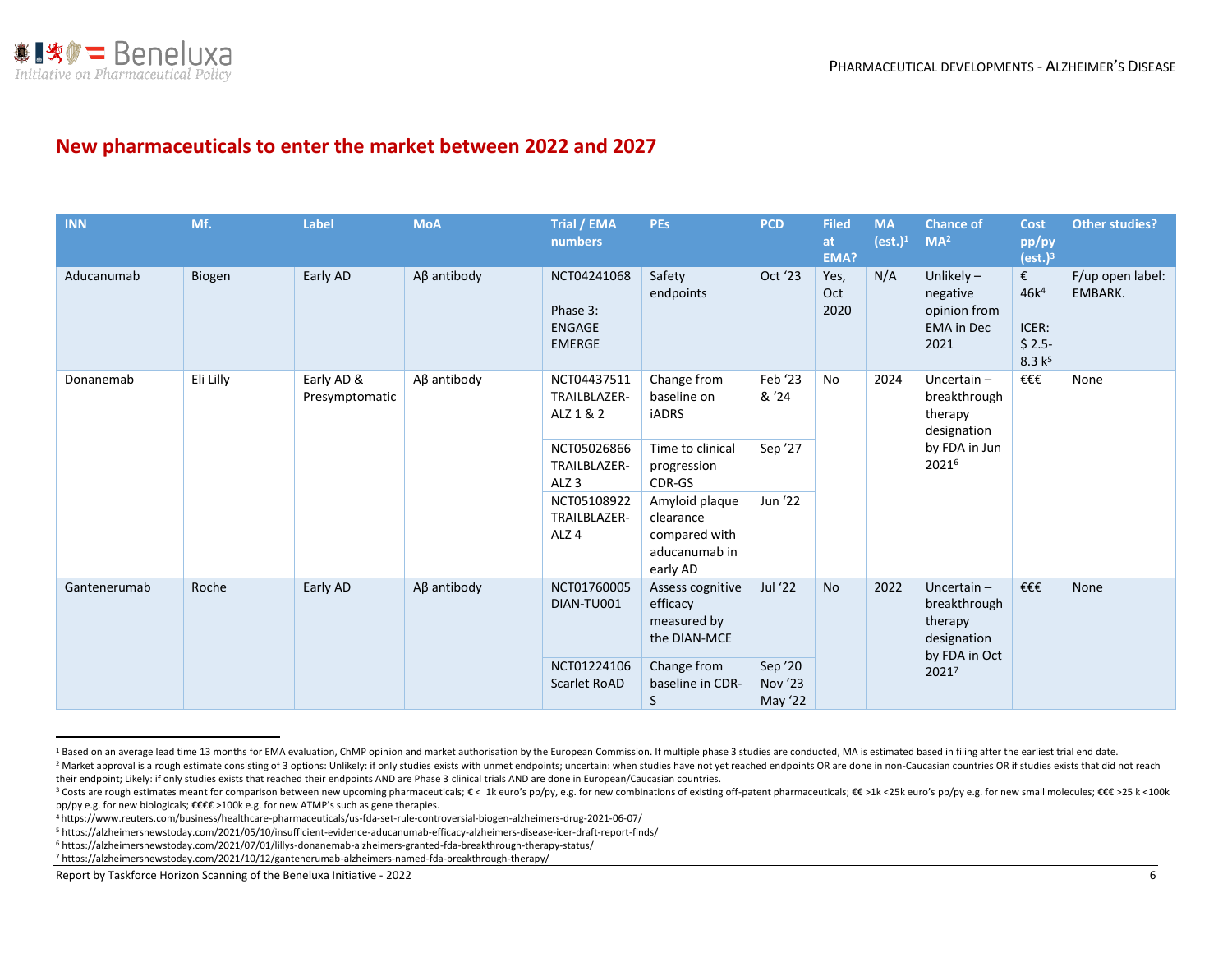$\mathbf{H} \otimes \mathbf{W} = \text{Bene} \otimes \mathbf{W}$  Initiative on Pharmaceutical Policy

| <b>INN</b>                                                       | Mf.                          | Label                                               | <b>MoA</b>                              | Trial / EMA<br>numbers                                               | <b>PEs</b>                                                                                     | <b>PCD</b>         | <b>Filed</b><br>at<br>EMA? | <b>MA</b><br>(est.) <sup>1</sup> | <b>Chance of</b><br>MA <sup>2</sup>                                         | <b>Cost</b><br>pp/py<br>(est.) <sup>3</sup> | <b>Other studies?</b>                       |
|------------------------------------------------------------------|------------------------------|-----------------------------------------------------|-----------------------------------------|----------------------------------------------------------------------|------------------------------------------------------------------------------------------------|--------------------|----------------------------|----------------------------------|-----------------------------------------------------------------------------|---------------------------------------------|---------------------------------------------|
|                                                                  |                              |                                                     |                                         | NCT03443973<br><b>GRADUATE 2</b><br>NCT03444870<br><b>GRADUATE 1</b> |                                                                                                |                    |                            |                                  |                                                                             |                                             |                                             |
|                                                                  |                              |                                                     |                                         | NCT02051608<br>Marguerite<br>RoAD                                    | Change from<br>baseline in<br>ADAS-Cog13                                                       | Apr '21            |                            |                                  |                                                                             |                                             |                                             |
|                                                                  |                              |                                                     |                                         | NCT04339413<br>NCT04374253<br>Open RoAD                              | Change in C-<br><b>SSRS Score</b>                                                              | Apr '23<br>Dec '24 |                            |                                  |                                                                             |                                             |                                             |
| Lecanemab                                                        | Eiasi/<br>Biogen             | Early AD                                            | $A\beta$ antibody                       | NCT03887455<br>Clarity AD                                            | Change from<br>baseline in CDR-<br><b>SB</b>                                                   | Sep '22            | No                         | 2023                             | Uncertain $-$<br>rolling<br>submission<br>at FDA<br>started in Oct<br>20218 | €€€                                         | None                                        |
|                                                                  |                              |                                                     |                                         | NCT04468659<br>AHEAD 3-45                                            | Change from<br>baseline in<br>PACC5 score<br>Change from<br>baseline in<br>amyloid PET<br>SUVr | Oct '27            |                            |                                  |                                                                             |                                             |                                             |
| Solanezumab                                                      | Eli Lilly                    | Early AD in<br>dominantly<br>inherited AD<br>(DIAD) | $A\beta$ antibody                       | NCT01760005<br>DIAN-TU001                                            | Change from<br>baseline in the<br>DIAN-MCE                                                     | July '22           | No                         | 2023                             | Unlikely $-$<br>results failed<br>to show                                   | €€€                                         | <b>None</b>                                 |
|                                                                  |                              |                                                     |                                         | NCT02008357<br>A4 Study                                              | Change from<br>baseline of the<br><b>PACC</b>                                                  | Dec '22            |                            |                                  | clinical<br>efficacy                                                        |                                             |                                             |
| ALZT-OP1a/OP1B;<br>(combination of<br>cromolyn and<br>ibuprofen) | AZ Therapies<br>Inc.         | Early AD                                            | Cytokine Inhibitor<br>and NSAID         | NCT02547818<br>Cognite                                               | CDR-S                                                                                          | Nov '20            | No                         | 2022                             | Uncertain-<br>no clinical<br>results<br>known                               | €                                           | None                                        |
| ANAVEX 2-73;<br>blarcamesine                                     | Anavex Life<br>Science Corp. | AD                                                  | Sigma 1 & Muscarine<br>receptor agonist | NCT04314934<br>Anavex 2-73-<br>AD-004                                | ADAS-Cog;<br>ADCS-ADL                                                                          | May '24            | No                         | 2025                             | Uncertain-<br>no clinical<br>results                                        | €€                                          | Parkinson<br><b>Disease</b><br>Dementia ph. |
|                                                                  |                              |                                                     |                                         | NCT03790709                                                          | ADAS-Cog;<br>ADCS-ADL                                                                          | May '22            |                            |                                  | known                                                                       |                                             | $2)$ ; Rett                                 |

<sup>8</sup> https://alzheimersnewstoday.com/2021/10/04/eisai-starting-fda-submission-alzheimers-therapy-lecanemab/

Report by Taskforce Horizon Scanning of the Beneluxa Initiative - 2022 7 7 7 7 7 7 7 7 8 7 7 7 7 7 7 7 7 8 7 7 8 7 7 7 7 8 7 7 7 7 8 7 7 7 7 7 8 7 7 7 7 8 7 7 7 7 7 8 7 7 7 7 8 7 7 7 7 8 7 7 7 7 7 8 7 7 7 7 8 7 7 7 7 8 7 7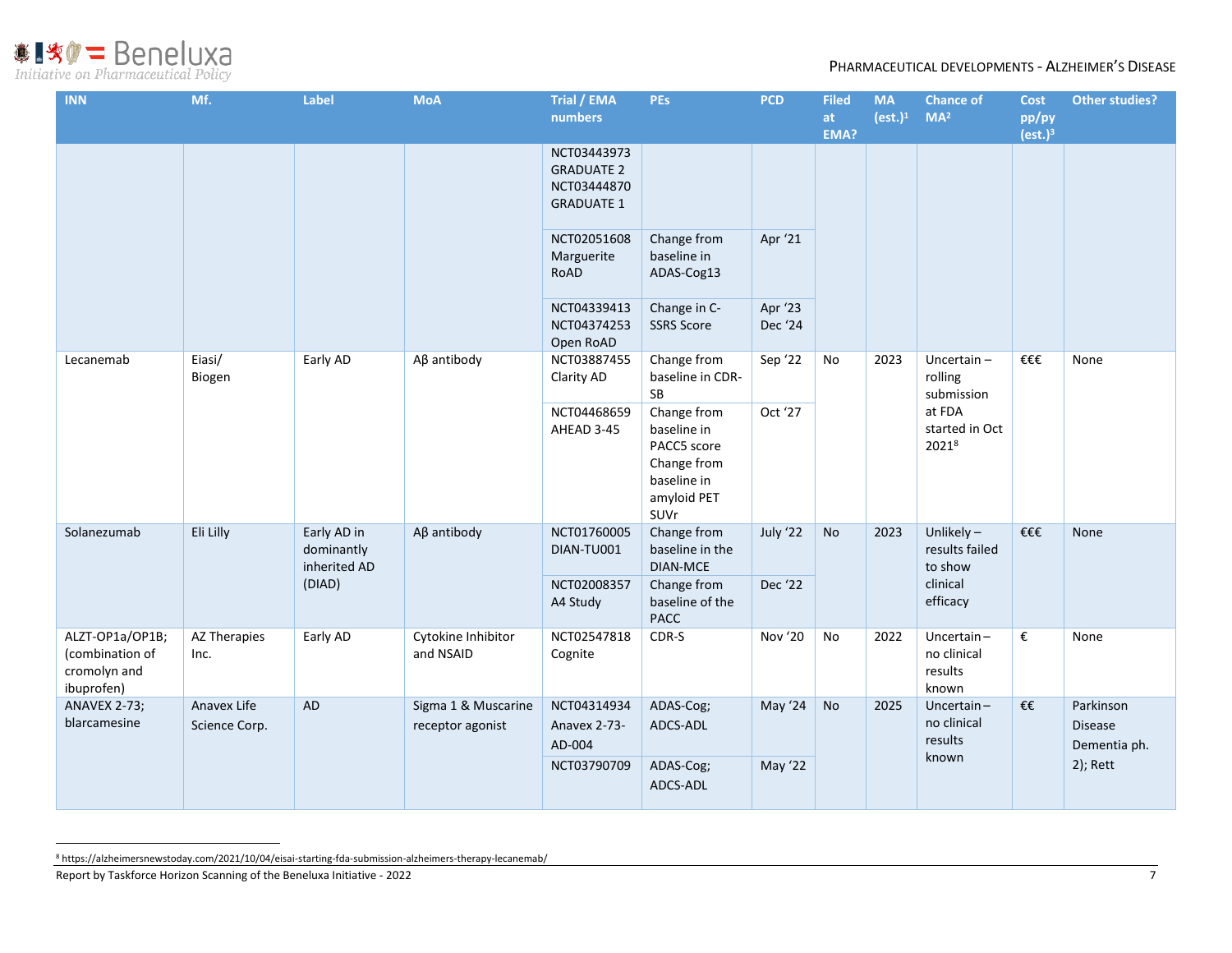**●■「大学」 BenelUXA**<br>Initiative on Pharmaceutical Policy

| <b>INN</b>                 | Mf.                         | Label                   | <b>MoA</b>                                                                                                                    | Trial / EMA<br>numbers           | <b>PEs</b>                                                            | <b>PCD</b>     | <b>Filed</b><br>at<br>EMA? | <b>MA</b><br>(est.) <sup>1</sup> | <b>Chance of</b><br>MA <sup>2</sup>                                                                                                            | <b>Cost</b><br>pp/py<br>(est.) <sup>3</sup> | <b>Other studies?</b>                                                                                                                 |
|----------------------------|-----------------------------|-------------------------|-------------------------------------------------------------------------------------------------------------------------------|----------------------------------|-----------------------------------------------------------------------|----------------|----------------------------|----------------------------------|------------------------------------------------------------------------------------------------------------------------------------------------|---------------------------------------------|---------------------------------------------------------------------------------------------------------------------------------------|
|                            |                             |                         |                                                                                                                               |                                  |                                                                       |                |                            |                                  |                                                                                                                                                |                                             | syndrome (ph.<br>2/3)                                                                                                                 |
| BHV4157;<br>troriluzole    | Biohaven<br>Pharmaceuticals | AD                      | Glutamate uptake<br>enhancer                                                                                                  | NCT03605667                      | ADAS-Cog 11<br>from baseline to<br>week 48<br>The change in<br>CDR-SB | Nov '20        | <b>No</b>                  | 2022                             | Unlikely -<br>results failed<br>to show<br>clinical<br>efficacy                                                                                | €€                                          | OCD (ph. 2/3),<br>Spinocerebellar<br>ataxia (ph. 3),<br>generalized<br>anxiety disorder<br>(ph. 3), several<br>lymphoma's<br>(ph. 1). |
| COR388;<br>Atuzaginstat    | Cortexyme Inc.              | <b>AD</b>               | Gingipains inhibitor<br>(inhibition of<br>enzymes released by<br>P. gingivalis, known<br>to be linked with AD<br>development) | NCT03823404<br><b>GAIN trial</b> | ADAS-Cog 11;<br>ADCS-ADL                                              | Dec '21        | <b>No</b>                  | 2024                             | Uncertain $-$<br>first results<br>show<br>decreased<br>cognitive<br>impairment<br>in AD<br>patients with<br>severe GUM<br>disease <sup>9</sup> | $f \in$                                     | None                                                                                                                                  |
| Tricaprilin (CER-<br>0001) | Cerecin                     | Mild-to-<br>Moderate AD | Improvement of<br>mitochondrial<br>metabolism                                                                                 | NCT04187547                      | ADAS-Cog11.<br>Total Score up<br>to 20-weeks                          | Dec '23        | <b>No</b>                  | 2025                             | Uncertain-<br>no clinical<br>results<br>known                                                                                                  | €                                           | Spasms (ph. 1),<br>Migraine (ph. 2),                                                                                                  |
| <b>LMTM (TRx0237)</b>      | TauRx<br>Therapeutics Ltd   | <b>AD</b>               | Tau aggregation<br>inhibtor                                                                                                   | NCT03446001                      | ADAS-cog11, 52<br>weeks<br>ADCS-ADL23                                 | <b>Jun '22</b> | <b>No</b>                  | 2023                             | Uncertain $-$<br>Conflicting<br>results in<br>earlier<br>studies <sup>10</sup>                                                                 | €€                                          | COVID-19 (ph.<br>1)                                                                                                                   |
| NE3107                     | BioVie                      | Mild-to-<br>Moderate AD | NFkB & TNF inhibitor                                                                                                          | NCT04669028<br>NM101             | ADAS Cog12, 30<br>weeks; ADCS<br>CGIC                                 | Dec '22        | No                         | 2024                             | Uncertain $-$<br>no clinical<br>results<br>known                                                                                               | €€€                                         | None                                                                                                                                  |

Report by Taskforce Horizon Scanning of the Beneluxa Initiative - 2022 8

<sup>9</sup> https://alzheimersnewstoday.com/2021/11/02/cortexyme-gain-trial-atuzaginstat-potential-benefit-alzheimers-patients-severe-gum-disease/ <sup>10</sup> https://www.alzforum.org/therapeutics/lmtm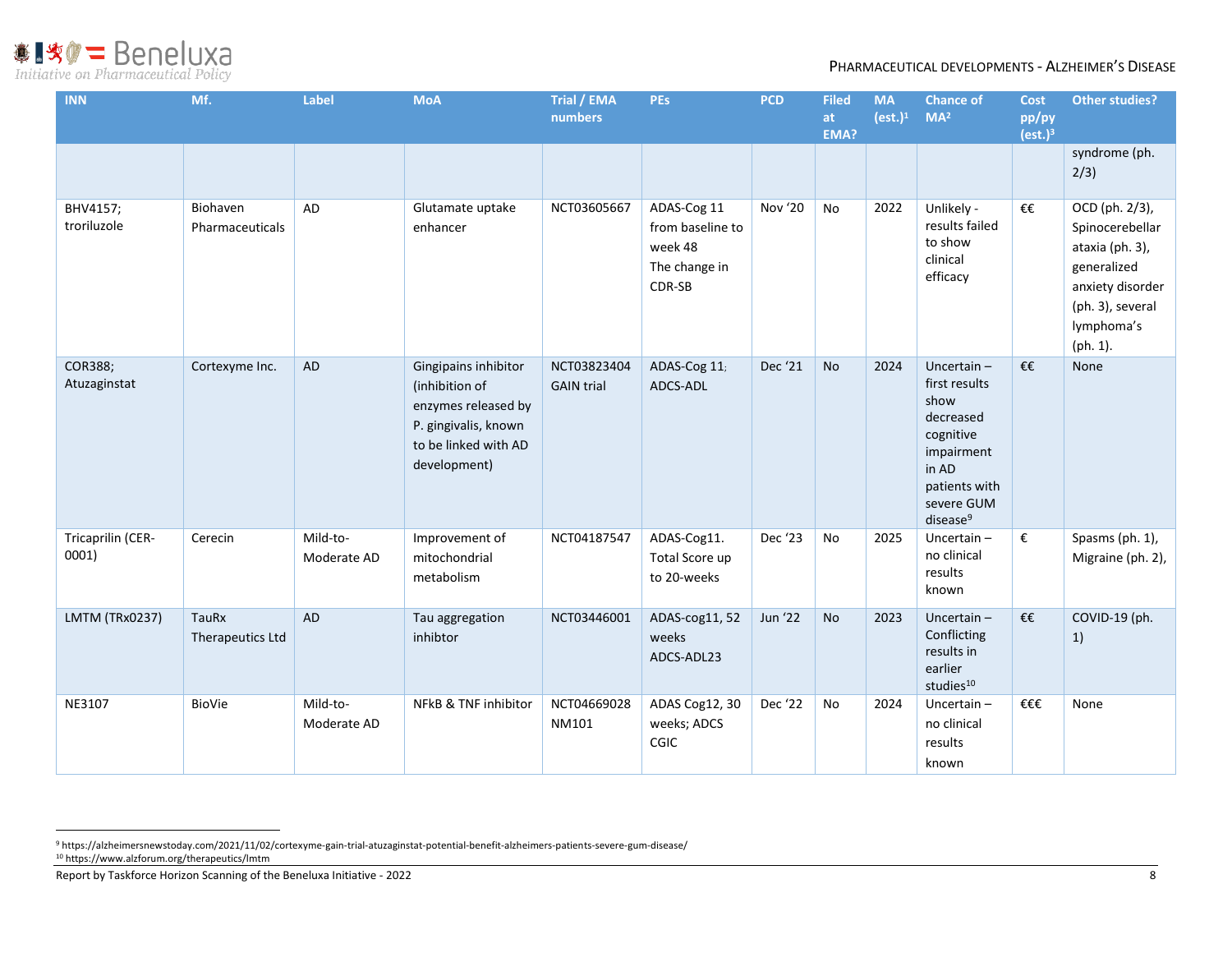# **●■「大学」 BenelUXA**<br>Initiative on Pharmaceutical Policy

#### PHARMACEUTICAL DEVELOPMENTS - ALZHEIMER'S DISEASE

| <b>INN</b>                                           | Mf.                                         | Label                                           | <b>MoA</b>                           | Trial / EMA<br>numbers                       | <b>PEs</b>                                                                                                    | <b>PCD</b>                    | <b>Filed</b><br>at<br>EMA? | <b>MA</b><br>(est.) <sup>1</sup> | <b>Chance of</b><br>MA <sup>2</sup>                                              | <b>Cost</b><br>pp/py<br>(ext.) <sup>3</sup> | <b>Other studies?</b>                                                    |
|------------------------------------------------------|---------------------------------------------|-------------------------------------------------|--------------------------------------|----------------------------------------------|---------------------------------------------------------------------------------------------------------------|-------------------------------|----------------------------|----------------------------------|----------------------------------------------------------------------------------|---------------------------------------------|--------------------------------------------------------------------------|
| Oligomannate (GV-<br>971)                            | Shanghai Green<br>Valley<br>Pharmaceuticals | Mild-to-<br>Moderate AD                         | Inflammation<br>modulation           | NCT04520412<br><b>GREEN</b><br><b>MEMORY</b> | ADAS-cog/11<br>score<br>ADCS-CGIC<br>score<br>48 weeks                                                        | Dec '25                       | <b>No</b>                  | 2027                             | Uncertain $-$<br>no clinical<br>results<br>known                                 | €€                                          | <b>None</b>                                                              |
| ALZ-801                                              | Alzheon Inc.                                | Early AD in<br>APOE 4/4<br>genotype<br>patients | Tau aggregation<br>inhibtor          | NCT04770220<br>APOLLOE4                      | ADAS-cog 13<br>Primary fluid<br>biomarker<br>endpoint<br>Primary imaging<br>biomarker<br>endpoint<br>78 weeks | Apr '24                       | <b>No</b>                  | 2025                             | Uncertain $-$<br>no clinical<br>results<br>known                                 | €€                                          | Down Syndrome<br>dementia; dry<br>age-related<br>macular<br>degeneration |
| Dextro-<br>methorphan and<br>quinidine (AVP-<br>786) | Avanir<br>Pharmaceuticals                   | Agitation in<br>patients with<br>AD             | NMDA antagonist &<br>sigma 1 agonist | NCT03393520<br>NCT04408755<br>NCT04464564    | Change from<br><b>Baseline to</b><br>Week 12 in the<br><b>CMAI</b> scores                                     | Jul '22<br>Dec '24<br>Dec '24 | <b>No</b>                  | 2023                             | Uncertain $-$<br>Conflicting<br>results in<br>earlier<br>studies <sup>11</sup>   | €                                           | Negative<br>symptoms of<br>schizophrenia<br>(phase 2)                    |
| Dextromethorphan<br>bupropion (AXS-<br>05)           | Axsome<br>Therapeutics                      | Agitation in<br>patients with<br>AD             | NMDA antagonist &<br>sigma 1 agonist | NCT04797715<br><b>ACCORD</b>                 | Time from<br>randomization<br>to relapse of<br>agitation<br>symptoms.                                         | Dec '22                       | <b>No</b>                  | 2024                             | Uncertain -<br>breakthrough<br>therapy<br>designation<br>by FDA in Jun<br>202012 | €                                           | Major<br>Depressive<br>Disorder (phase<br>3)                             |
| Donepezil/<br>memantine<br>(BPDO-1603)               | Hyundai<br>Pharmaceutical                   | Moderate-to<br>Severe AD                        | ACE inhibitor/ NMDA<br>antagonist    | NCT04229927                                  | Change in SIB<br>total scores<br>CIBIC+ total<br>score                                                        | Feb '22                       | <b>No</b>                  | 2023                             | Uncertain $-$<br>no clinical<br>results<br>known                                 | €                                           | None                                                                     |
| Octohydroamino-<br>acridine succinate                | Changchun<br>Huayang High-<br>Tech          | Mild-to-<br>Moderate AD                         | Acetylcholinesterase<br>inhibtor     | NCT03283059                                  | ADAS-Cog;<br>CIBIC+; ADL; NPI                                                                                 | Sep '20                       | No                         | 2022                             | Uncertain $-$<br>no clinical<br>results<br>known                                 | €€                                          | None                                                                     |

<sup>11</sup> https://www.alzforum.org/therapeutics/avp-786

<sup>12</sup> https://alzheimersnewstoday.com/2021/01/18/axsome-launches-phase-3-accord-trial-testing-axs-05-among-patients-with-alzheimers-associated-agitation/

Report by Taskforce Horizon Scanning of the Beneluxa Initiative - 2022 9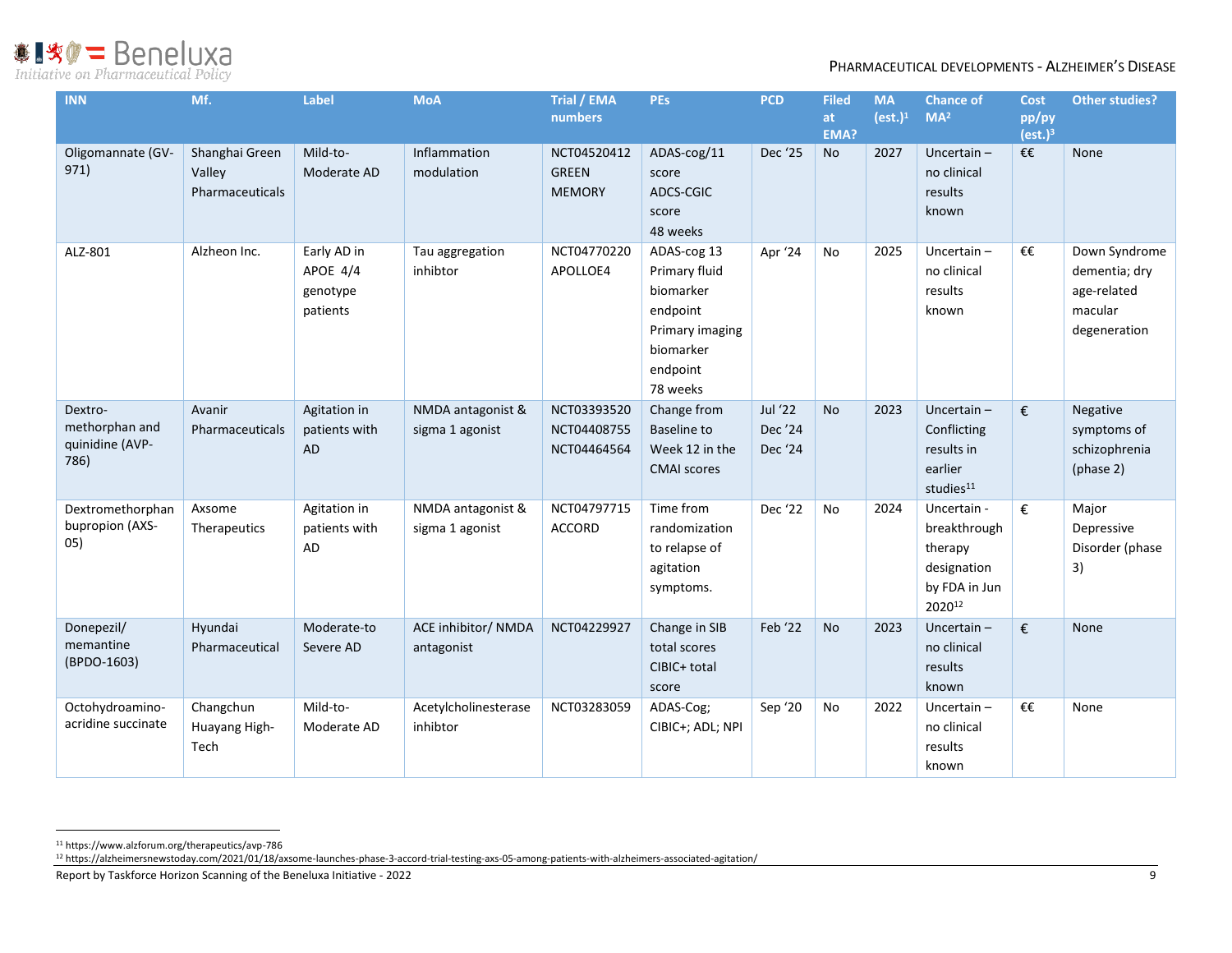※■次ク=Beneluxa Initiative on Pharmaceutical Policy

#### PHARMACEUTICAL DEVELOPMENTS - ALZHEIMER'S DISEASE

| <b>INN</b>      | Mf.             | Label       | <b>MoA</b>       | <b>Trial / EMA</b><br>numbers | <b>PEs</b>   | <b>PCD</b> | <b>Filed</b><br>at<br>EMA? | <b>MA</b><br>(est.) $^1$ | <b>Chance of</b><br>MA <sup>2</sup> | Cost<br>pp/py<br>(est.) <sup>3</sup> | <b>Other studies?</b> |
|-----------------|-----------------|-------------|------------------|-------------------------------|--------------|------------|----------------------------|--------------------------|-------------------------------------|--------------------------------------|-----------------------|
| Simufilam (PTI- | Cassava         | Mild-to-    | Binds filamin, a | NCT04994483                   | ADAS-Cog     | Oct '23    | <b>No</b>                  | 2025                     | Uncertain $-$                       | €€                                   | None                  |
| 125)            | <b>Sciences</b> | Moderate AD | stabilizer of AB | <b>RETHINK-ALZ</b>            | ADCS-ADL     |            |                            |                          | no clinical                         |                                      |                       |
|                 |                 |             |                  | NCT05026177                   |              | Jun '24    |                            |                          | results                             |                                      |                       |
|                 |                 |             |                  | REFOCUS-ALZ                   |              |            |                            |                          | known                               |                                      |                       |
| Semaglutide     | Novo Nordisk    | Early AD    | GLP-1 antagonist | NCT04777396                   | CDR-SB score | Aug '24    | No                         | 2026                     | Uncertain $-$                       | €€                                   | Type 2 diabetes       |
|                 |                 |             |                  | <b>EVOKE</b>                  | toe week 104 |            |                            |                          | no clinical                         |                                      | (already on the       |
|                 |                 |             |                  | NCT04777409                   |              | Aug '24    |                            |                          | results                             |                                      | market)               |
|                 |                 |             |                  | EVOKE plus                    |              |            |                            |                          | known                               |                                      |                       |

Aβ=beta amyloid; AD=Alzheimer's disease; ADAS-Cog13= Alzheimer's Disease Activity Scale-Cognitive subscale 13; ADCS-ADL= Alzheimer's Disease Cooperative Study-Activities of Daily Living; CDR-S=Clinical Dementia Rating Scale; CDR-GS=Clinical Dementia Rating-Global Score; CDR-SB=Clinical Dementia Rating-Sum of Boxes; CGIS = Clinical Global Impression – Severity; CIBIC+ = Clinician's Interview Based Impression of Change – plus; CMAI = Cohen-Mansfield Agitation Inventory; C-SSRS= Columbia-Suicide Severity Rating Scale; DIAN-MCE= DIAN-Multivariate Cognitive Endpoint; EMA=European Medicines Agency; iADRs= integrated Alzheimer's disease rating scale; INN=International Non-proprietary Name; MA=marketing authorisation; Mf=manufacturer; MoA=Mechanism of Action; NPI = Neuropsychiatric Inventory; PACC5= preclinical Alzheimer cognitive composite 5; PCD=Primary Completion Date; Pes=Primary Endpoints; PET= positron emission tomography; SIB = Severe Impairment Battery; SUVr= standard uptake value ratio; TBC=to be confirmed

- €  $\leftarrow$  <€1,000 per patient per annum
- €€  $£1,000$  to < £25,000 per patient per annum
- €€€ €25,000 to <€100,000 per patient per annum
- €€€€ ≥ €100,000 per patient per annum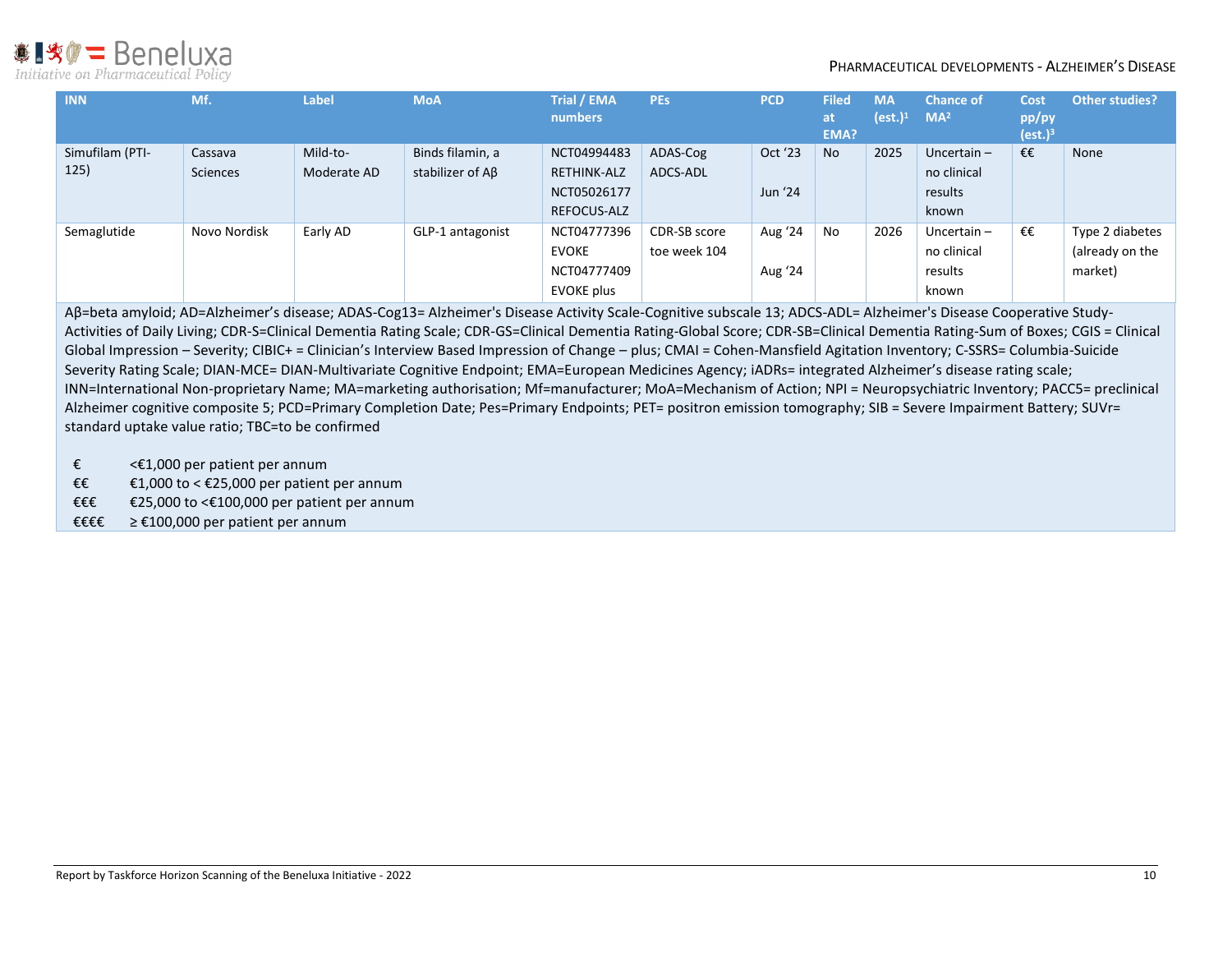

# **General characteristics of new studies/pharmaceuticals**

#### **Setup of clinical trials [4,9,14]**

- Patient characteristics: New diagnostic criteria for AD facilitate clinical trials in preclinical and prodromal populations
- Biomarkers: Increasing use of biomarkers in clinical trials (e.g. for disease staging and as outcome measures)
- Novel outcome measures: Currently no gold standard for assessing treatment effect in preclinical AD
- Prevention trials require large samples and long follow-up (typically at least 3 years)

#### **Biomarkers used in clinical trials [4,9]**

- Cerebrospinal fluid (CSF) amyloid
- CSF tau
- Volumetric magnetic resonance imaging (MRI)
- Amyloid positron emission tomography (PET)
- Tau PET
- Research on new biomarkers is ongoing (e.g. biomarkers for neuroinflammation, blood or metabolic signatures)

#### **Possible challenges [15-17]**

- HTA challenges
	- o Gap between regulatory and HTA data requirements
	- o Real world evidence will be needed to characterise the impact of new drugs on long-term outcomes, care givers and health systems
- Health system challenges
	- $\circ$  New treatments for AD are anticipated to have higher costs per patient compared to currently used medicines
	- $\circ$  Infusion capacity to meet potential demand: Some new treatments for AD are expected to be administered by intravenous infusion
	- $\circ$  Imaging capacity: Some new treatments for AD are expected to need imaging before and throughout treatment. This capacity might not be readily available.
	- $\circ$  Testing for biomarkers: Biomarker testing for AD is not routinely done in clinical practice currently